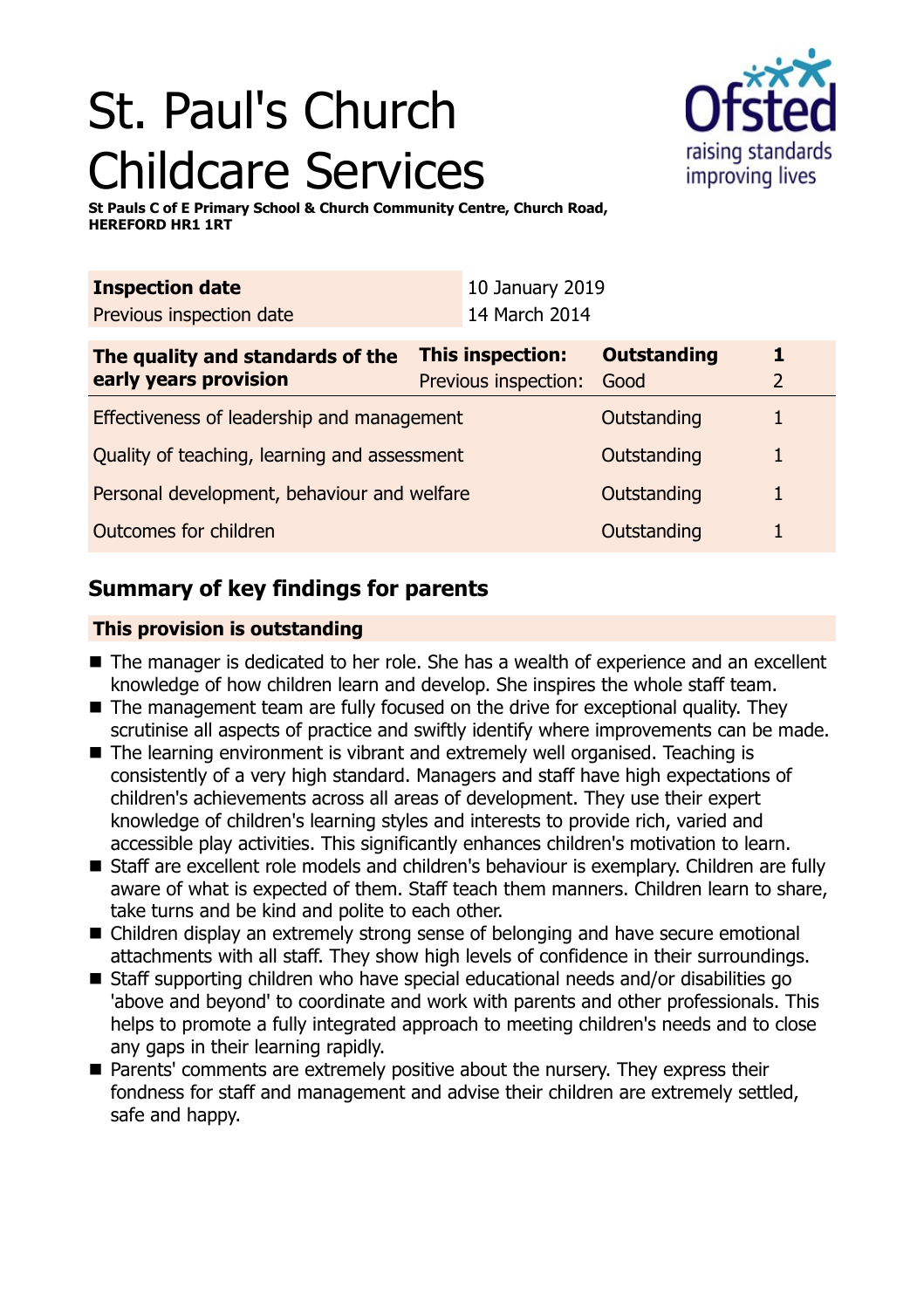## **What the setting needs to do to improve further**

## **To further improve the quality of the early years provision the provider should:**

 $\blacksquare$  continue to build on the already excellent opportunities for staff to enhance their professional development, to maintain the high-quality teaching and learning experiences for children.

#### **Inspection activities**

- The inspector had a tour of the premises and observed children engaged in a variety of learning experiences indoors and outdoors.
- $\blacksquare$  The inspector observed and evaluated a learning activity with the manager.
- $\blacksquare$  The inspector viewed evidence of the suitability of staff working at the setting.
- The inspector talked to the management team about their priorities for improvement.
- $\blacksquare$  The inspector spoke to staff and children at appropriate times during the inspection. She also took account of the views of parents spoken to on the day and from written documentation.

**Inspector** Tina Smith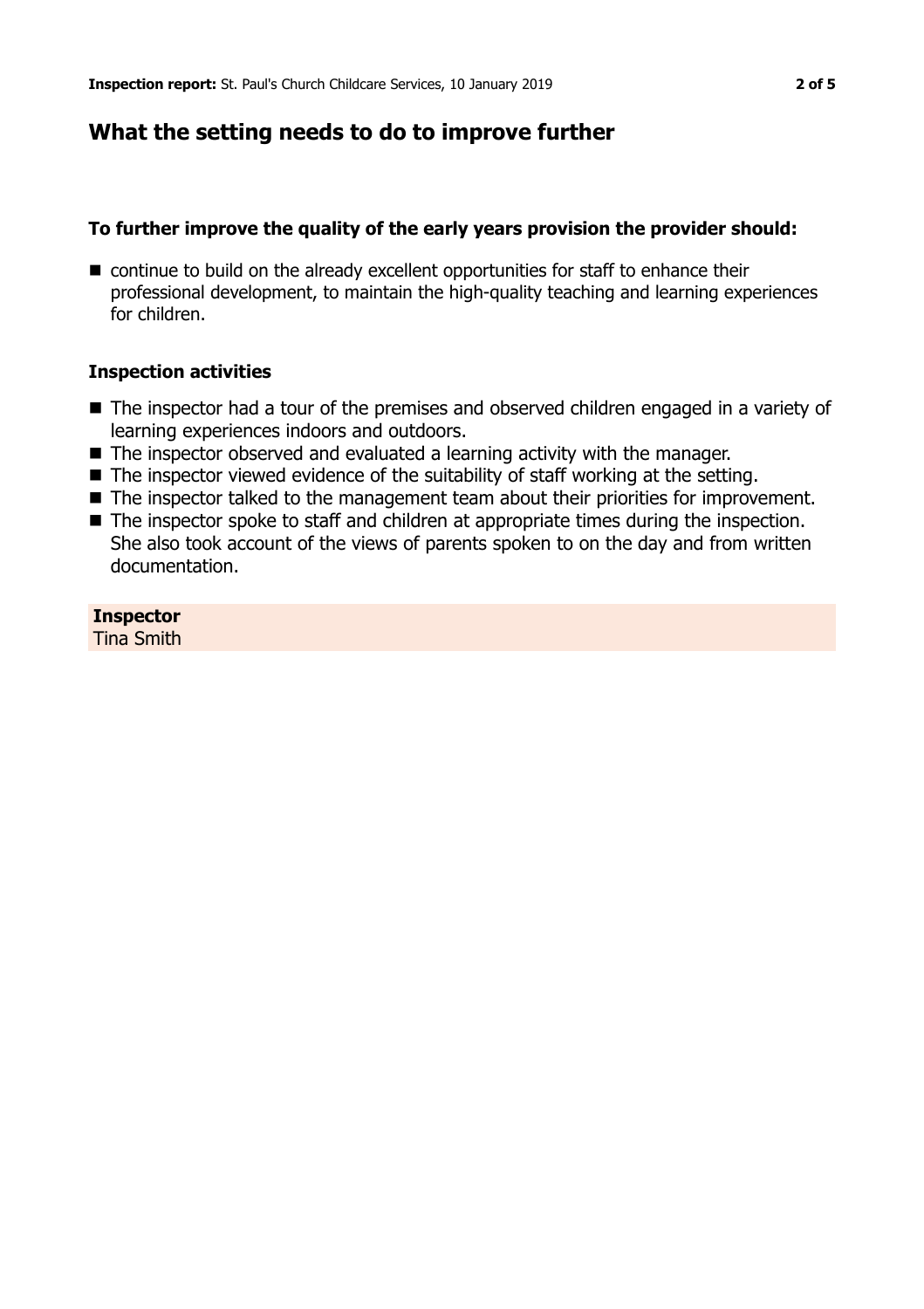# **Inspection findings**

## **Effectiveness of leadership and management is outstanding**

The management team have highly effective arrangements in place to monitor the quality of teaching and the progress children make which leads to exceptional practice. Safeguarding is effective. Managers demonstrate an expert understanding of their role in keeping children safe and secure. All staff are vigilant in identifying any possible signs of abuse. They know what to do should they have concerns about a child's safety or wellbeing. Recruitment and vetting procedures are thorough and comprehensive. Staff morale is very high and they feel totally supported in their professional development, which is highly personalised according to their needs and interests. The manager has identified this as an area they will continue to extend, to help maintain the high-quality teaching and learning already in place.

## **Quality of teaching, learning and assessment is outstanding**

Staff know children extremely well. They have an expert knowledge of how to accurately observe, assess and identify what each child needs to learn next. For example, staff organise small group activities to enhance young children's social skills. The quality of interactions between staff and children is exceptional. They share their ideas, think out loud and are engrossed in meaningful conversations. Staff are particularly skilled at encouraging children to explore and develop their own ideas. Children investigate textures, such as slime. They extend their own learning as they add dinosaurs to their play. Staff monitor children's engagement in activities and know when, and when not, to intervene in play. Children listen attentively at story time and enthusiastically join in with action songs. This helps to promote communication and language skills. Staff skilfully weave learning into all activities. They are adept at directing activities to help children make connections and consolidate their mathematical skills.

## **Personal development, behaviour and welfare are outstanding**

The nursery is welcoming and staff make learning fun. They show excellent levels of sensitivity, care and consideration towards each child and their family. Children thrive and thoroughly enjoy time spent outdoors. They enthusiastically wash ride-on cars with soapy water and make marks with mops and brooms. Young children are highly motivated and eager to join in. They giggle as they chase and pop bubbles. Staff take children to visit places of interest and join in with community projects. For example, children engage in creative activities when they visit the elderly residents at the local care home.

## **Outcomes for children are outstanding**

All children develop very positive attitudes to learning and make excellent progress from their starting points. They acquire the key skills required in preparation for school. Children are self-assured and make choices about what they want to do. They interact extremely well with staff, visitors and their peers, confidently expressing their views. Young children follow staff's lead and enthusiastically dance to music. Writing skills are incorporated into a wide range of activities, such as dough and outdoor play. Children proudly count how many children are in their group and link this to how many cups they require at drink time.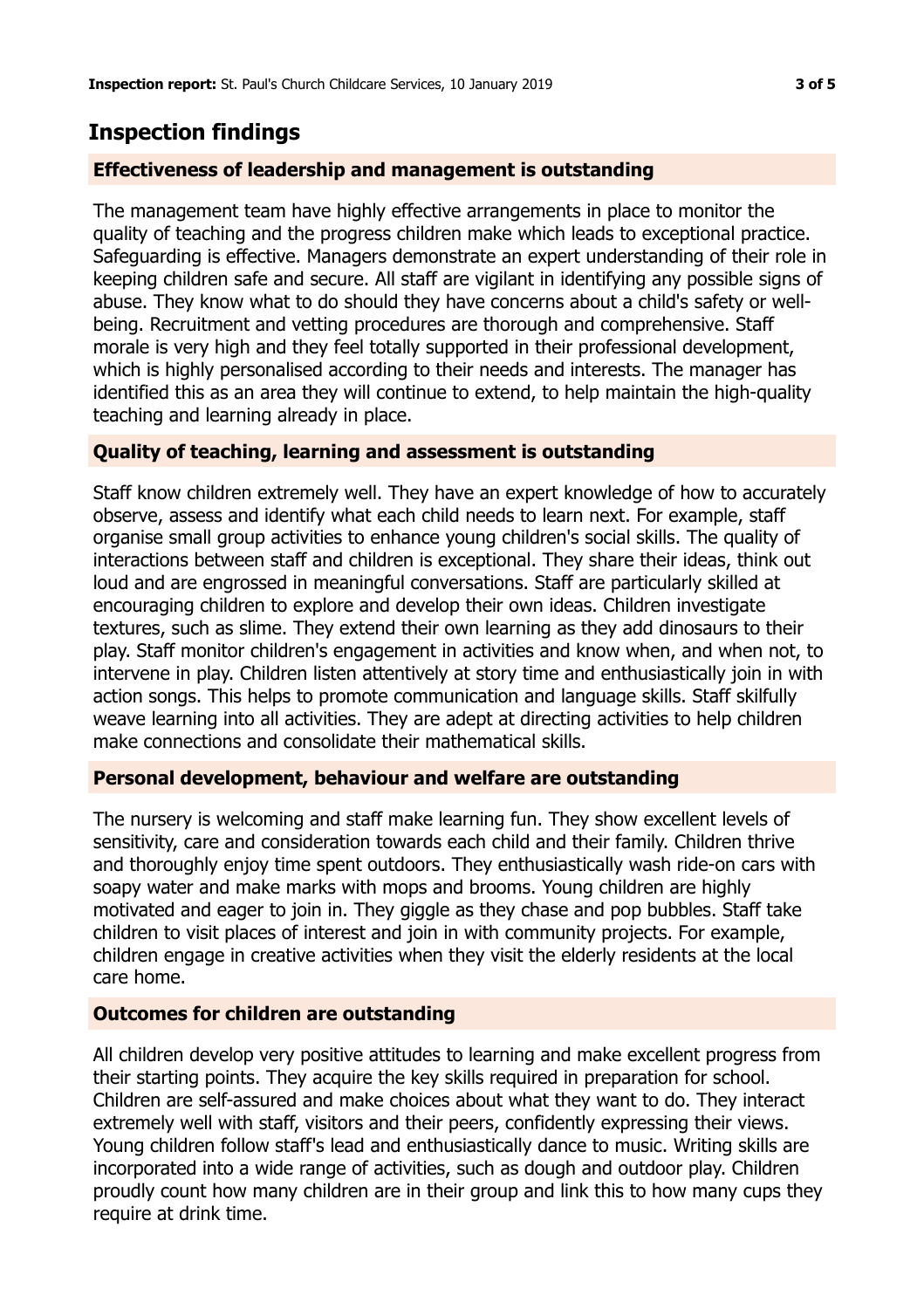## **Setting details**

| <b>Unique reference number</b>                      | 223595                                                                               |
|-----------------------------------------------------|--------------------------------------------------------------------------------------|
| <b>Local authority</b>                              | Herefordshire                                                                        |
| <b>Inspection number</b>                            | 10059569                                                                             |
| <b>Type of provision</b>                            | Full day care                                                                        |
| <b>Registers</b>                                    | Early Years Register, Compulsory Childcare<br>Register, Voluntary Childcare Register |
| Day care type                                       | Childcare on non-domestic premises                                                   |
| Age range of children                               | $2 - 12$                                                                             |
| <b>Total number of places</b>                       | 74                                                                                   |
| Number of children on roll                          | 91                                                                                   |
| Name of registered person                           | St Paul's Parochial Church Council                                                   |
| <b>Registered person unique</b><br>reference number | RP907119                                                                             |
| Date of previous inspection                         | 14 March 2014                                                                        |
| <b>Telephone number</b>                             | 01432379363                                                                          |

St. Paul's Church Childcare Services registered in 1966. The nursery employs 27 members of childcare staff. Of these, 20 hold qualifications ranging from level 2 to level 7, including a qualified teacher and an early years teacher. The nursery is open from 7.30am to 6pm, Monday to Friday, term time only. The nursery provides funded early education for two-, three- and four-year-old children.

This inspection was carried out by Ofsted under sections 49 and 50 of the Childcare Act 2006 on the quality and standards of provision that is registered on the Early Years Register. The registered person must ensure that this provision complies with the statutory framework for children's learning, development and care, known as the early years foundation stage.

Any complaints about the inspection or the report should be made following the procedures set out in the guidance Complaints procedure: raising concerns and making complaints about Ofsted, which is available from Ofsted's website: www.ofsted.gov.uk. If you would like Ofsted to send you a copy of the guidance, please telephone 0300 123 4234, or email [enquiries@ofsted.gov.uk.](mailto:enquiries@ofsted.gov.uk)